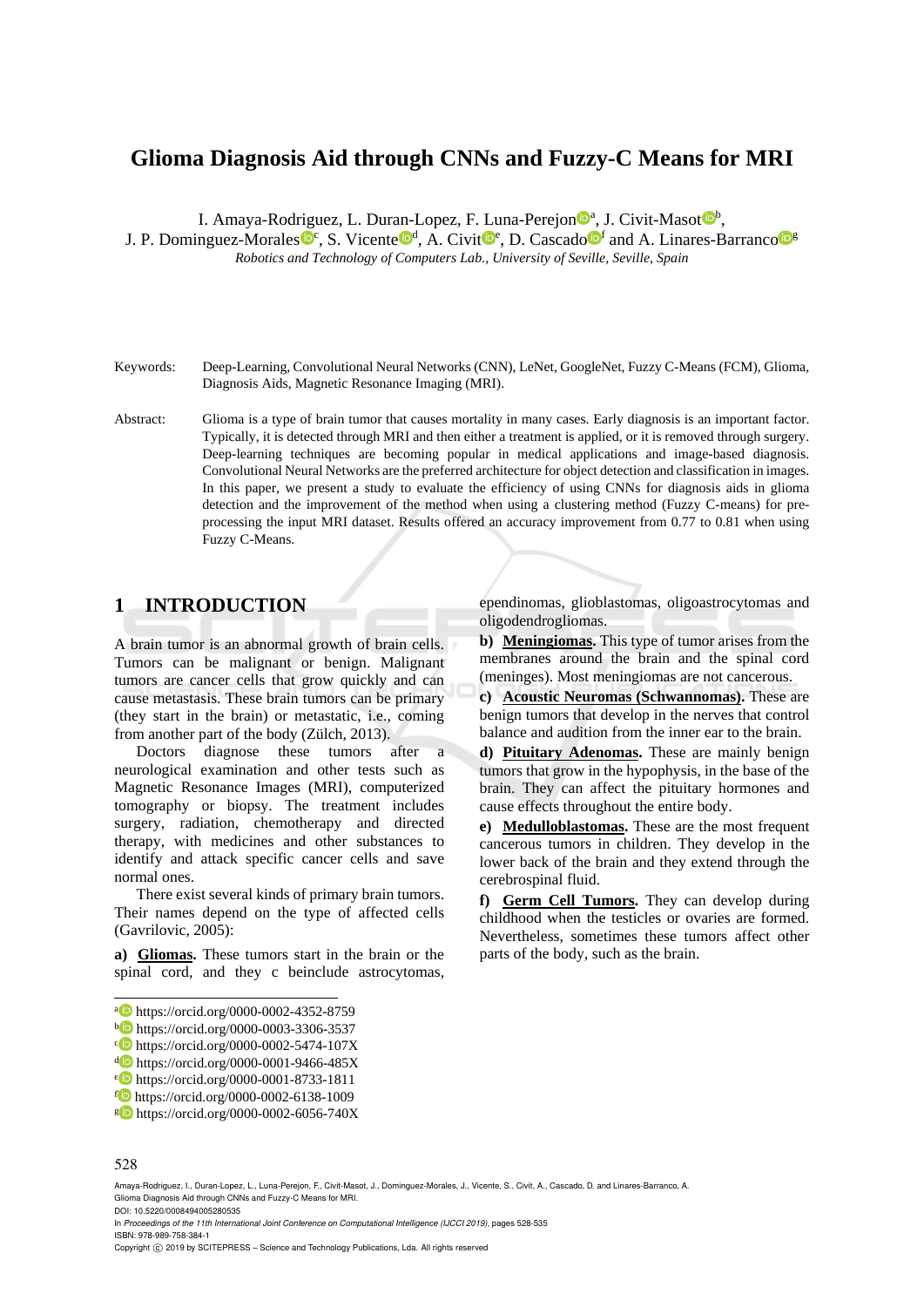**g) Craniopharyngiomas.** These non-cancerous tumors are infrequent and they develop near the pituitary gland.

In this paper we focus on three tumors: glioma, meningiomas and pituitary tumors.

### **1.1 Pituitary Tumor**

It is an abnormal growth of brain cells in the pituitary gland of the brain. This tumor can affect several hormones that are regulateing important functions of the body. Most pituitary tumors are benign, also called adenomas. They stay in the pituitary gland or surrounding tissues and do not disseminate to other parts of the body. There are several treatment options, such as surgery, to remove the tumor, or the use of medicines, to control its growth and the hormone levels. Figure 1 shows a coronal (left) and sagittal (right) MRIs.



Figure 1: Pituitary tumor MRI.

### **1.2 Meningeal Tumor**

It develops in the meninges, which is the tissue that surrounds the brain. Although technically it is not a brain tumor, it is included in this category because it compresses and presses the brain, nerves and adjacent vessels. Meningiomas are benign tumors and they rarely become malignant. The most frequent localization is in the convexity or base of the skull. They usually grow slowly, although sometimes they cause severe disabilities. Figure 2 shows axial (left) and coronal (right) MRIs with this tumor.

### **1.3 Glial Tumor**

 $\overline{a}$ 

Gliomas are the most common type of primary brain tumor. They develop in the brain and the spinal cord, starting in glial cells present around the nerve cells (DeAngelis, 2001).



Figure 2: Meningioma tumor MRI.

Glial tumors are classified depending on the glial cell they start and on the genetic characteristics of the tumor. These types are astrocytomas, ependiomomas and oligodendrogliomas.

Glioma tumors are divided into 4 grades depending on their malignancy and aggressiveness. Grades I and II are benign and grades III and IV are malignant (DeAngelis, 2001). Glial tumors affect the brain function and they can cause mortality depending on the location and growth speed.

Figure 3 shows a coronal MRI of the glial tumor.



Figure 3: Glial tumor MRI.

For adults with the more aggressive glioblastoma (astrocytoma), treated with concurrent temozolomide and radiation therapy, the median survival is about 14.6 months with a two-year median survival rate of 27%; five-year survival is 10%. However, there are case reports of patients surviving for 10-20 years.<sup>1</sup>

Magnetic Resonance Imaging (MRI) is the diagnosis test used to detect these tumors. MRI is a technolgy that generates detailed 3D anatomic images without the need of hazardous radiation. It is frequently used for disease detection, diagnosis and treatement monitoring. Its technology stimulates and detects proton direction changes in rotation axes present in the water of the tissues. MRI uses powerful

<sup>1</sup> American Brain tumor association. "Glioblastoma and Malignant Astrocytoma. ABTA-2017.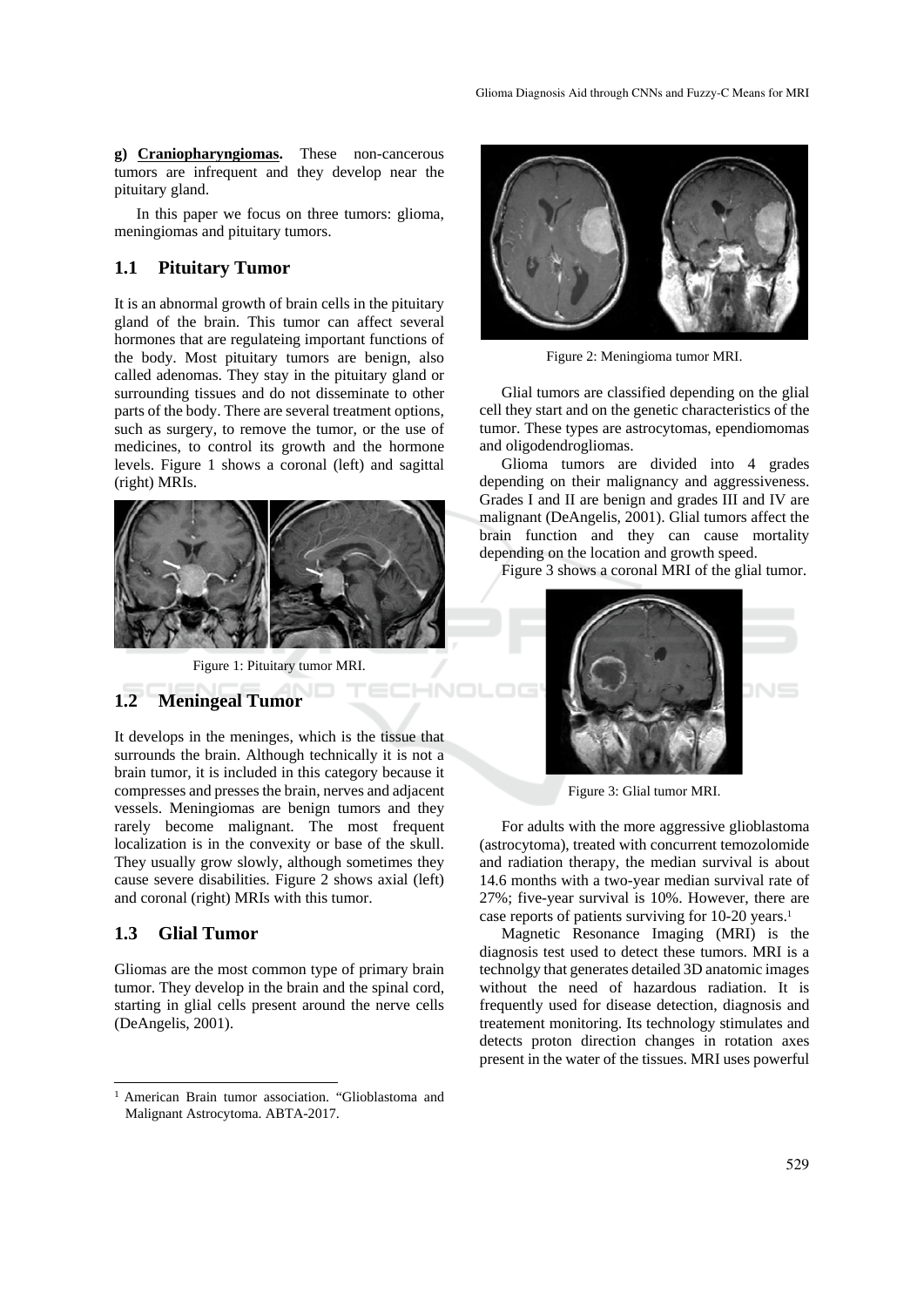magnets that change these protons orientations. MRI sensors detect these protons energy changes and produce gray-level images taking into account the latency and amount of energy that protons, from different tissues, need to return to their initial states (Ogawa, 1990). The lower the latency, the brighter the tissue appearas in the image.

In this paper, we present a viability study for diagnosis aid in glioma tumor detection using deeplearning based on two convolutional neural networks. We used a public available MRI dataset together with a pre-processing technique, called Fuzzy C-means, in order to compare the classification accuracies of the CNNs with or without the pre-processing technique.

The rest of the paper is structured as follows: Ssection 2 presents the used dataset and the preprocessing technique selected for this study, section 3 presents two CNN architectures, Fuzzy C-Means and their results, and section 4 presents the conclusions.

## **2 MRI DATASET CLUSTERING WITH FAST AND ROBUST FCM**

The used dataset (Cheng, 2016) is available at Figshare. It consists of a collection of 3064 MRI images from 233 different patients. These images are labeled with three types of brain cancer: meningioma, glioma and pituitary tumor. Images are T1-CE MRI and include coronal, sagittal and axial planes. From these images, there are 1426 that include a glial tumor (from 89 patients), 708 that include meningioma (from 82 patients) and 930 that include a pituitary tumor (62 patients). Some images are 512x512 pixels and others are 256x256. Therefore, all of them were resized to 256x256. Figure 4 shows sample images.

Clustering is a data association technique when the data share particular characteristics. Mathematically, it consists in finding a point in an Ndimensional space that could represent the characteristics of a set of data defined in that space. Clustering algorithms are widely used in data mining. The most popular ones are K-NN, K-means, and Fuzzy C-means (FCM) (Bezdek, 1984). The latter allows associating each data to all the clusters defined in the same N-dimensional space. Therefore, each data could be associated to several clusters. This is known as a fuzzy association of clusters. These algorithms define a grouping criterion based on a fuzzy partition used to express the objective function.



Figure 4: From left to right: axial, coronal & sagittal MRI. Top: Meningeal tumor. Middle: Glial tumor. Bottom: Pituitary tumor.

The Fast and Robust Fuzzy C-Means (FRFCM) improves in time and results the Fuzzy C-Means (Bhide, 2012). In this method, the membership relationship is improved by applying a morphologic reconstruction and a filter from the membership partition matrix.



Figure 5: From left to right: axial, coronal and sagittal colored MRI images before Fuzzy C-means.

The most complex part of any clustering algorithm is to determine the number of clusters beforehand. The Fuzzy Partition Coefficient (FPC) is a measure used to determine the optimal number of clusters for a fixed set of data. This FPC is defined in the range from 0 to 1. Although this coefficient is typically used to minimize the number of clusters, in our case, we aim to find an adequate number of clusters that will serve to improve the discrimination of the tumor by selected CNNs. In this study, this FPC was used to determine the optimal number of clusters between 2 and 10 for our set of data. Several MRIs were processed with this clustering measure in order to determine the best number of clusters. After that, the MRI dataset was processed with the Fuzzy algorithm to obtain clustered images, which will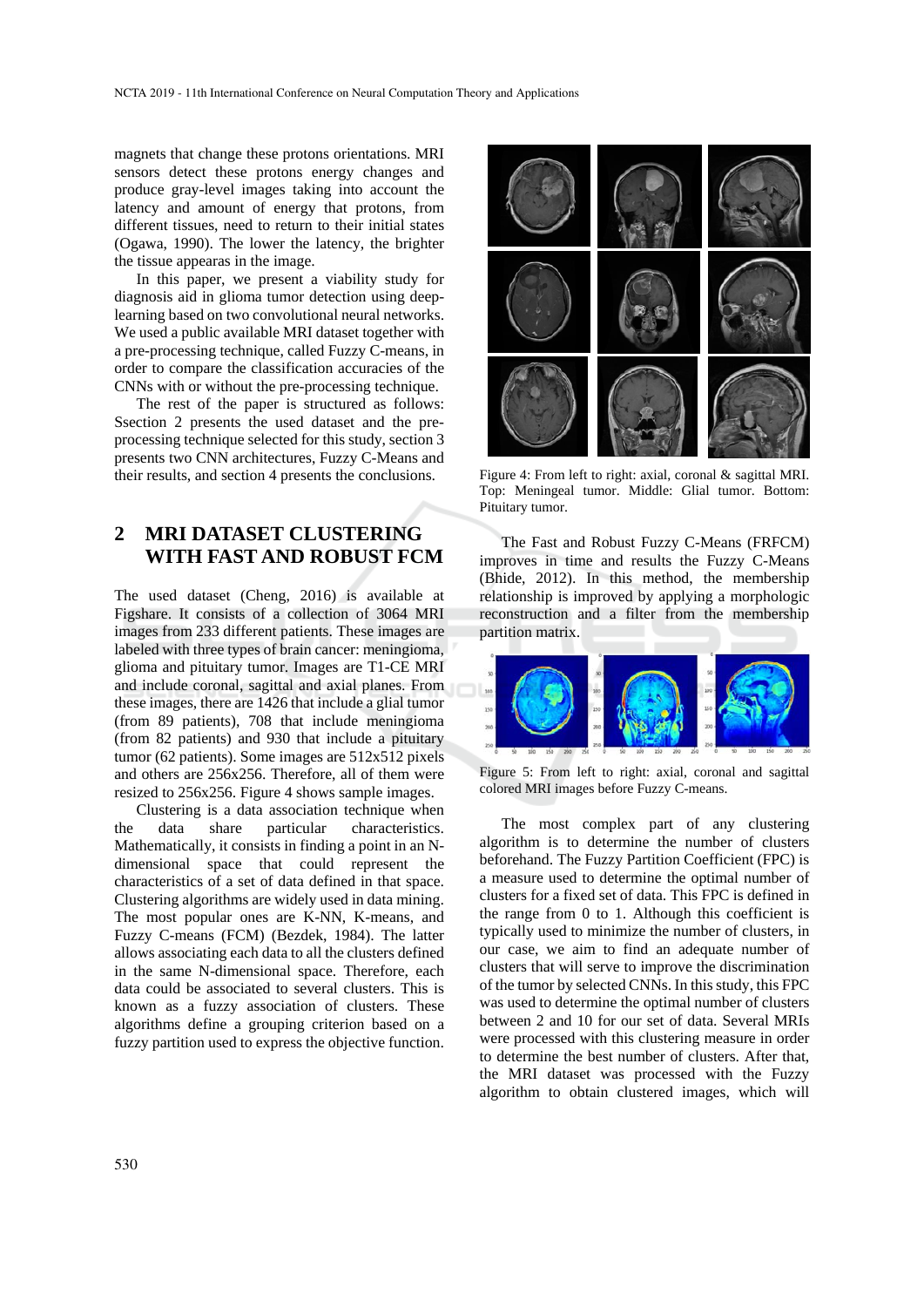represent the training, validation and test dataset for our deep-learning architecture.



Figure 6: FPC for axial (top), coronal (mid) & sagittal (bottom) planes for 2-10 clusters.

The aim of obtaining this modified dataset was to evaluate whether the accuracy of the Deep-learning architecture can be improved by including the segmentation process. This pre-processing implementation was performed with the use of Jupiter Notebooks and Python.

In order to determine the best number of clusters, the FPC was calculated for each kind of plane from the MRI dataset. In our case, the lower the index, the better the number of clusters for the Fuzzy C-Means colormap images conversion. Figure 5 shows colored MRIs before applying the Fuzzy C-means.

Figure 6 shows the results of calculating the FPC for the three-plane images shown in Figure 5. As can be seen, 7 clusters is the best choice for the axial plane, 9 for coronal, and 10 for sagittal. In this study, 9 clusters were selected, since, on average, the use of these 9 clusters has the lowest FPC value. The whole MRI dataset was processed with Fuzzy C-means to be used to train the selected CNN architecture.

## **3 CONVOLUTIONAL NEURAL NETWORKS**

CNNs were successfully used for the first time in 1998 (LeCun, 1989), although they gained interest after the impressive results obtained in the ImageNet competition in 2012 (Russakovsky, 2015). The name of the CNN architecture used in that competition was AlexNet (Krizhevsky, 2012), where a set of around 1 million images that represented around 1 thousand different classes, was reduced by this CNN to almost half the error rate with respect to the previous winner algorithm. A typical CNN architecture is composed of several layers of convolution operations, pooling, activation and classification (fully connected). The convolutional layers produce characteristic maps by applying a convolution function to the input image. The pooling layer is used to reduce the size of the output of the convolution layer by using MaxPooling or AveragePooling. This output represents the input of the next convolutional layer. Typically, a convolutional layer can be finalized through an activation function. The most common ones are the Rectified Linear Units (ReLU) (Nair, 2010) and Leaky ReLU (Xu, 2015). A ReLU transforms any negative data into zero, and it keeps the positive values with no change. The classification layer produces series of predictions over the output classes. These predictions are connected to a Loss function, which is used during back-propagation (LeCun, 1989) training to determine how good the selected weights are for the architecture. These weights are also known as architecture parameters and they are fixed after the training phase. The Loss function measures how close is the prediction of the CNN with current modified weights with respect to the ground truth used for training.

Before the training procedure, the dataset must be divided into three parts, and each part must correspond to completely different patients to ensure that there will be no relationships between data of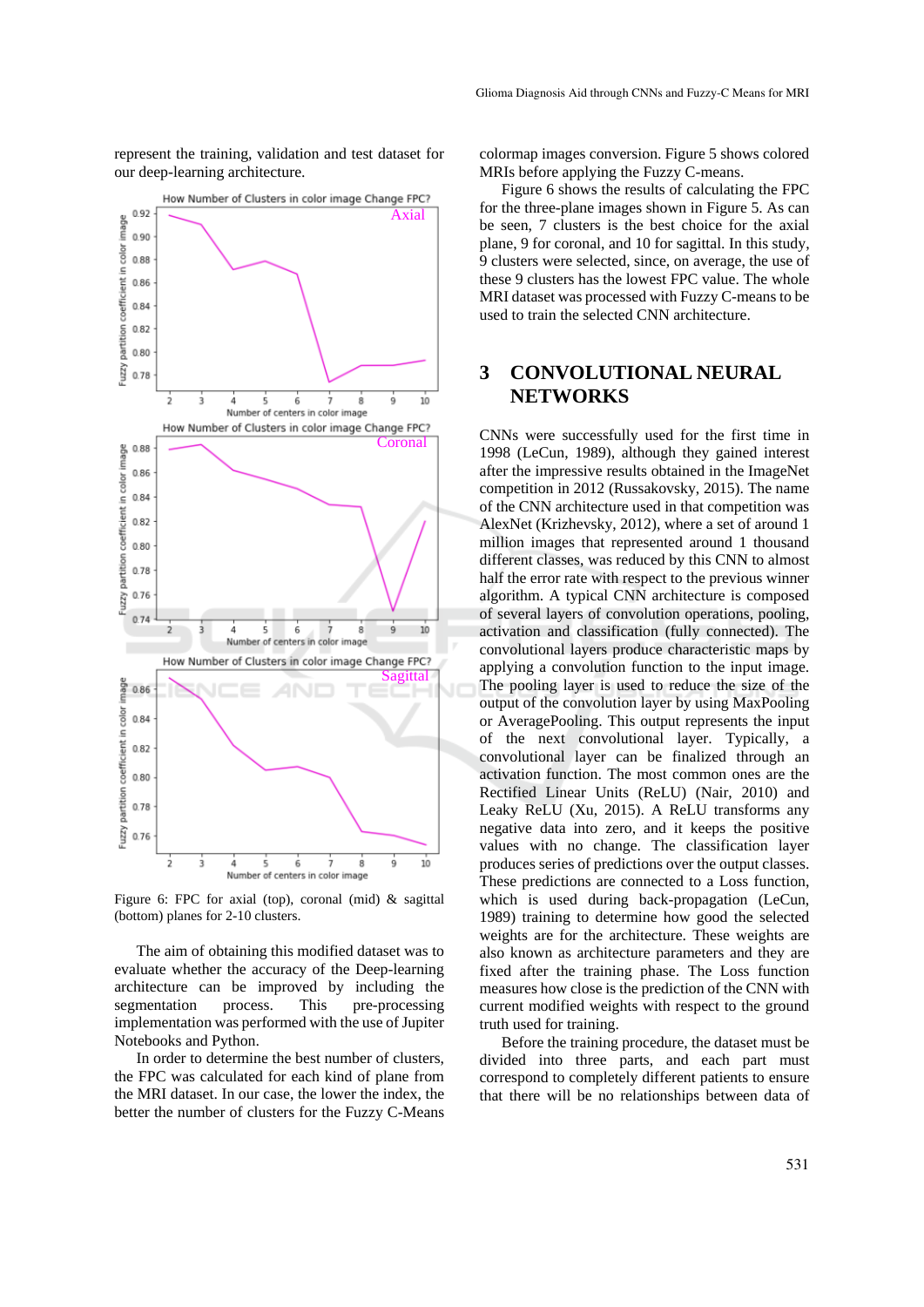these three parts, which are called *training*, *validation* and *test*. The training part is used by the backpropagation training algorithm, as explained in the next section. The validation part is also used during training after each iteration, once the weights are fixed to check the goodness of the calculated weights. The last part of the dataset (test) is used once the weights calculation is finished and the training procedure is finished and validated. This test is used to calculate and offer the final accuracy values of the CNN.

The training process starts with a set of random weights for all the convolutional layers and the fully connected layers. After each training iteration, the architecture is validated with validation MRI samples from the dataset. Then, the loss function is calculated. This process is automatic and shows iteratively the accuracy (prediction classes output) and loss function values. The number of iterations depends on the complexity of the architecture, the number of output classes and the size of the dataset.

In this study, we used two different CNN architectures for Glial tumor MRI classification: LeNet-5 and GoogleNet.

#### **3.1 LeNet-5**

| C3: f. maps 16@10x10<br>C1: feature maps<br>60/28x28<br>S4: f. maps 16@5x5<br>INPUT<br>32x32<br>S2: 1. maps<br>C5: layer<br>OUTPUT<br>F6: layer<br>īΰ<br>84<br>Full connection<br>Gaussian connections<br>Subsampling<br>Subsampling<br>Full connection<br>Convolutions<br>Convolutions |                    |                |       |                |                |                   |  |  |  |
|-----------------------------------------------------------------------------------------------------------------------------------------------------------------------------------------------------------------------------------------------------------------------------------------|--------------------|----------------|-------|----------------|----------------|-------------------|--|--|--|
|                                                                                                                                                                                                                                                                                         | Layer              | Feature<br>Map | Size  | Kernel<br>Size | Stride         | <b>Activation</b> |  |  |  |
| Input                                                                                                                                                                                                                                                                                   | Image              | 1              | 32x32 | ٠              |                |                   |  |  |  |
| $\mathbf{1}$                                                                                                                                                                                                                                                                            | Convolution        | 6              | 28x28 | 5x5            | $\mathbf{1}$   | tanh              |  |  |  |
| $\overline{2}$                                                                                                                                                                                                                                                                          | Average<br>Pooling | 6              | 14x14 | 2x2            | $\overline{z}$ | tanh              |  |  |  |
| $\overline{3}$                                                                                                                                                                                                                                                                          | Convolution        | 16             | 10×10 | 5x5            | $\overline{1}$ | tanh              |  |  |  |
| $\overline{4}$                                                                                                                                                                                                                                                                          | Average<br>Pooling | 16             | 5x5   | 2x2            | $\overline{2}$ | tanh              |  |  |  |
| 5                                                                                                                                                                                                                                                                                       | Convolution        | 120            | 1x1   | 5x5            | 1              | tanh              |  |  |  |
| 6                                                                                                                                                                                                                                                                                       | FC                 |                | 84    |                |                | tanh              |  |  |  |
| Output                                                                                                                                                                                                                                                                                  | FC                 |                | 10    | ٠              |                | softmax           |  |  |  |

Figure 7: LeNet-5 CNN architecture diagram and layer characteristics: 2 convolutional layers and 2 fully connected layers, with 10 output classes.

Figure 7 shows the architecture of the LeNet-5 architecture proposed by (LeCun, 1998). It was developed and trained for handwritten digits prediction, and consisted of 7 levels, which comprised Conv layers, Pooling and fully connected classifiers with SoftMax functions. The training dataset used (called MNIST) is composed of 60k images of handwritten digits, of which 10k were used

to test the architecture. The images size was 32x32 pixels in gray level with digits between 0 and 9.

This CNN is a basic start point widely used in many applications. It is available as a tutorial in deeplearning tools such as Caffe (Jia, 2014). The architecture can be adapted and modified to other datasets by modifying the input image sizes, kernel sizes, number of convolutions per layer, adding new convolutional layers or changing the number of output classes. Table 1 presents the CNN architecture characteristics. LeNet-5 was adapted for our MRI dataset sizes to 256x256 and output classes.

|  |  | Table 1: LeNet modified architecture for MRI Glial tumor. |  |  |
|--|--|-----------------------------------------------------------|--|--|
|--|--|-----------------------------------------------------------|--|--|

| Parameter                    | Value              |  |
|------------------------------|--------------------|--|
| Input image size             | 256x256            |  |
| $C1$ (K size, K #)           | 3x3 and 6 units    |  |
| S2 (pooling size)            |                    |  |
| $C3$ (K size, K#)            | 3x3 and 16 units   |  |
| S4 (pooling size)            | 2                  |  |
| F5 (inner-product ReLU size) | 120                |  |
| F6 (inner-product ReLU size) | 84                 |  |
| Output classes               | 3 (meninge,        |  |
|                              | glioma, pituitary) |  |
|                              |                    |  |

After training, for the testing phase of the CNN, the accuracy of this network for the dataset without Fuzzy C-means was 76.81% with a loss of 3.42%. Figure 8 shows the evolution of the accuracy and loss values for both train and validation during 1000 iterations of the training process.

### **3.2 GoogleNet / Inception V1**

This net was successfully used in similar medical applications previously, e.g., in (Havaei, 2015) for brain tumor segmentation and classification (Deepak, 2019). GoogleNet (Szegedy, 2015) won in 2014 the ILSVRC ImageNet contest (Russakovsky, 2015). It was the first time an architecture offered the optimal convolution sizes by using different sizes and combining them in a block. Several blocks are connected along the architecture to provide the deep to the net. It achieved a top-5 error rate of 6.67%, which is very close to human level performance. The network used a CNN inspired by LeNet, although it implemented a novel element called the "inception module". It used batch normalization, image distortions and RMSprop. This module is based on several very small convolutions in order to drastically reduce the number of parameters. Their architecture consisted of a 22-layer deep CNN, but with a reduced number of parameters: from 60 million (AlexNet) to 4 million. The architecture diagram is shown in Figure 9.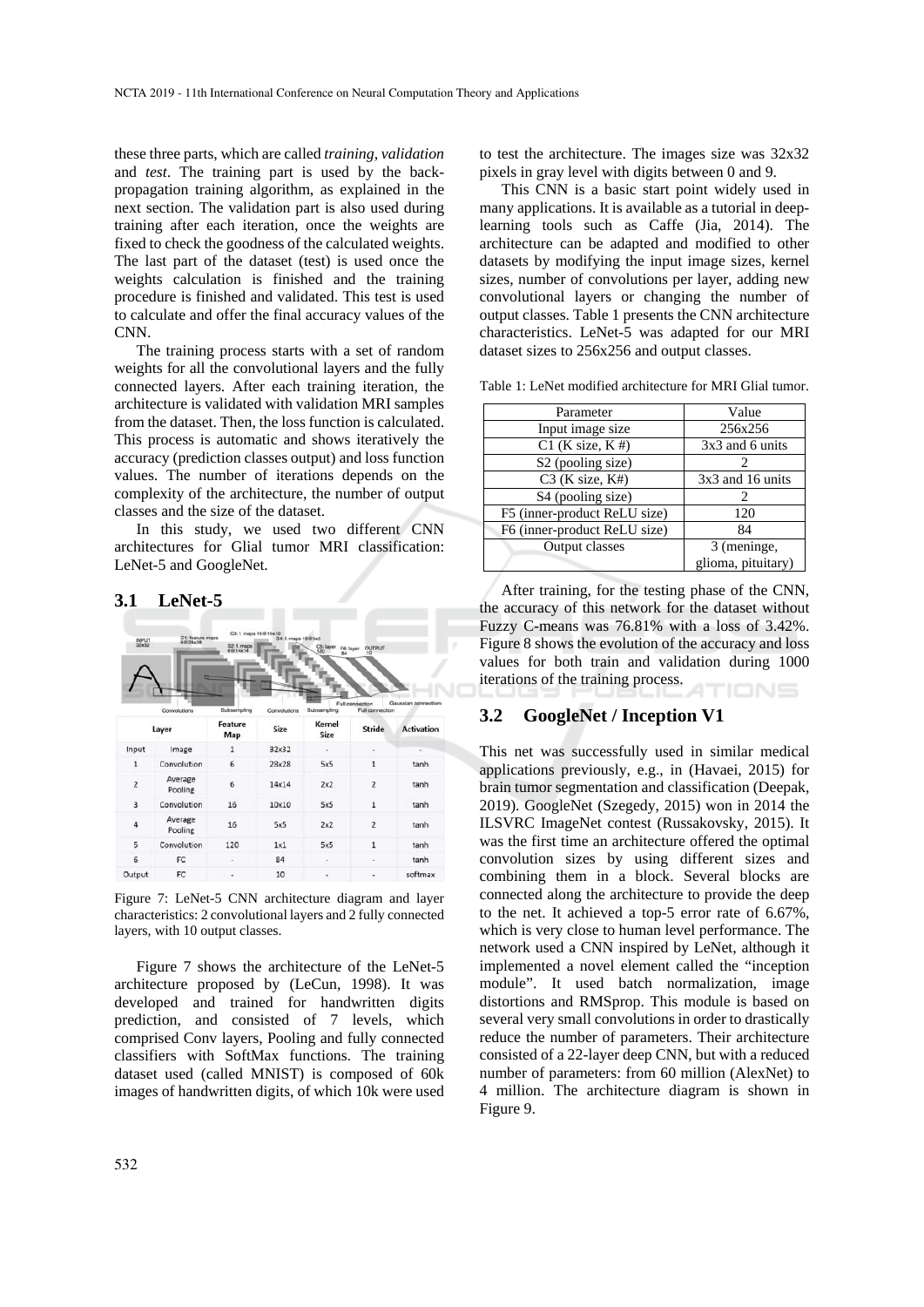

Figure 8: LeNet accuracy, loss and confusion matrix for the three output classes: M (meninge), G (glial), P (pituitary).

RMSprop (Ruder, 2017) is an adaptive learning rate method whose popularity has increased in recent years, while also getting some criticism (Wilson, 2017). There are two ways to introduce RMSprop. On the one hand, it can be considered as the adaptation of the Rprop (Igel, 2000) algorithm for mini-batch learning. It was the initial motivation for developing this algorithm. Another way is to look at its similarities with Adagrad (Duchi, 2011) and view RMSprop as a way to deal with its radically diminishing learning rates. Rprop uses the sign of the gradient and adapts the step size individually for each weight. Adagrad adds element-wise scaling of the gradient based on the historical sum of squares in

each dimension. The learning rate is adapted by dividing it by that sum of squares.



Figure 9: GoogleNet architecture.



Figure 10: GoogleNet accuracy, loss and confusion matrix for the three output classes: M (meninge), G (glial), P (pituitary).

Each block of the net is composed of 4 parallel routes. From left to right, the first three paths are convolutions of 1x1, 3x3 and 5x5 kernels. These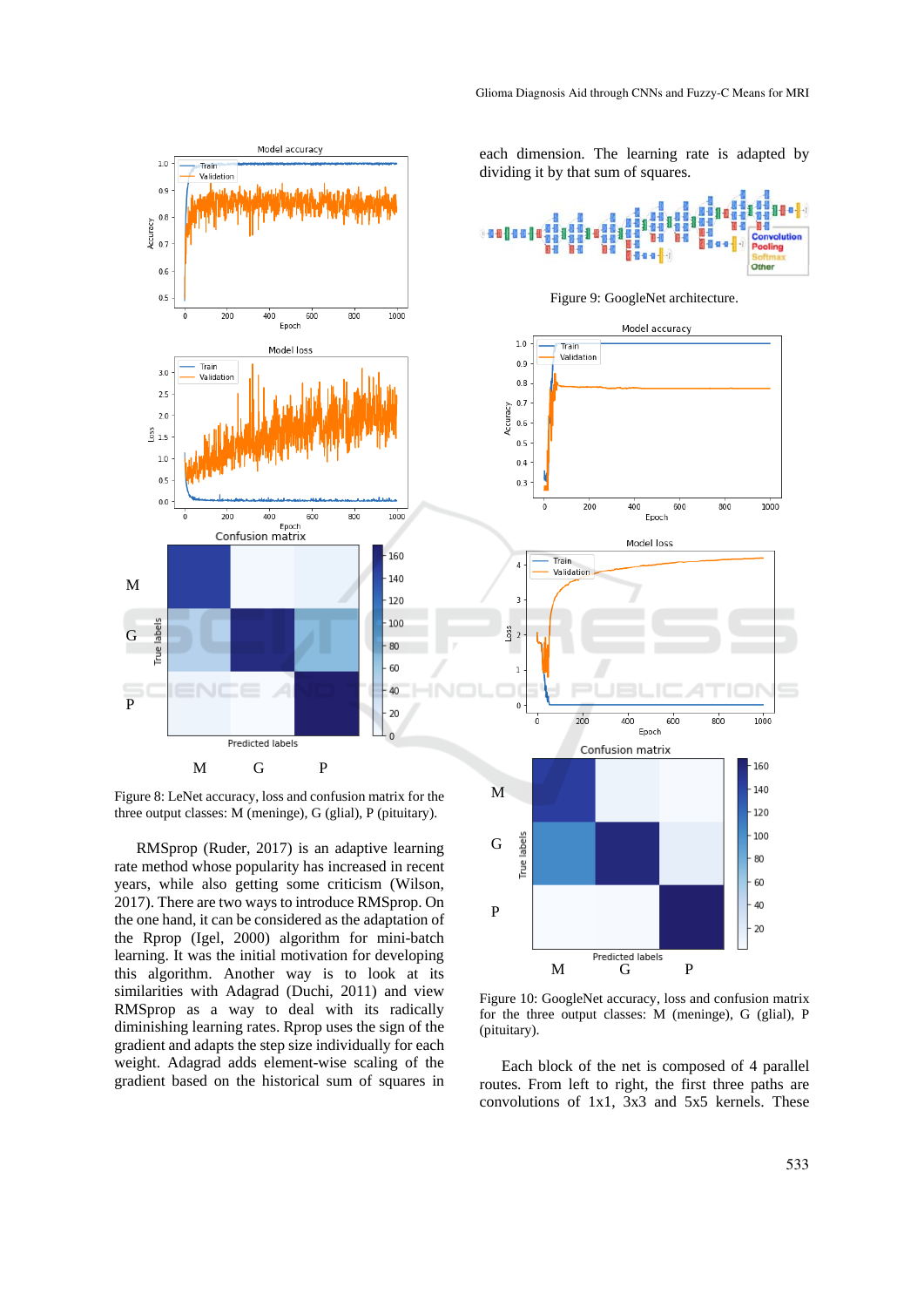extract information from the input features at different sizes. The two paths in the middle implement 1x1 convolutions to reduce the number of input channels for the next convolutions, which reduces the complexity of the model. The fourth path uses a MaxPooling followed by a 1x1 convolution. Then, each of these paths apply lately transformation to obtain coincidences int the outputs. Finally, the four outputs are concatenated to offer the output of the block. After training, for the test phase of the CNN, the accuracy of this network for the dataset without Fuzzy C-means was 77.3% with a loss of 2.65%. Figure 10 shows the evolution of the accuracy and loss values for both training and validation during 1000 iterations of the training process.

#### **3.3 Introducing Fuzzy C-Means**

In order to test whether the use of Fuzzy C-means improves the accuracy of glial tumor detection from MRI datasets, we repeated the LeNet-5 training with the pre-processed dataset using Fuzzy C-means with 9 clusters.

The accuracy results obtained were 80.87% with a loss of 2.71%. Figure 11 shows the confusion matrix, which demonstrates the efficiency of the proposed architecture.



Figure 11: LeNet-5 with Fuzzy C-means pre-processed MRI dataset Confusion matrix for the three output classes: M (meninge), G (glial), P (pituitary).

## **4 CONCLUSIONS**

This work presents a deep-learning study applied to glial tumor detection over MRI for diagnosis aid. It presents the analysis of two convolutional neural network architectures: LeNet-5 and GoogleNet. In order to improve the classification accuracy, the dataset was pre-processed using the Fuzzy C-means

(FCM) clustering method to apply a colormap over a fixed number of clusters. The best number of clusters was obtained over the Fuzzy Partition Coefficient (FPC) for the three different planes of images in the MRI original dataset: axial, coronal and sagittal. The obtained results justify the use of FCM for this application, improving the accuracy of the classification from 76.81% to 80.87%.

### **ACKNOWLEDGEMENTS**

This work is supported by the Spanish government grant (with support from the European Regional Development Fund) COFNET (TEC2016-77785-P). F. Luna and I. Amaya are supported by the Empleo Juvenil with support from EU.

### **REFERENCES**

- Bezdek, J.C, Ehrlich, R, Full, W. (1984). FCM: The fuzzy c-means clustering algorithm. Computers & Geosciences Vol. 10, Issues 2–3, Pages 191-203.
- Bhide, P.A.S, Patil, P, Dhande, S. (2012). Brain Segmentation using Fuzzy C means clustering to detect tumour Region, International Journal of Advanced Research in Computer Science and Electronics Engineering (IJARCSEE), vol. 1, n. 2, p. pp:85-90-90.
- Cheng J, Yang W, Huang M, Huang W, Jiang J, Zhou Y, Yang, R, Zhao, J, Feng, Y, Feng, Q, Chen, W. (2016) Retrieval of Brain Tumors by Adaptive Spatial Pooling and Fisher Vector Representation. PLoS ONE 11(6): e0157112. https://doi.org/10.1371/journal.pone. 0157112.
- DeAngelis, L.M. (2001). M.D. Brain Tumors. N Engl J Med; 344:114-123.
- Deepak, S, Ameer, P.M. (2019). Brain tumor classification using deep CNN features via transfer learning, Computers in Biology and Medicine, vol. 111, p. 103345.
- Duchi, J., Hazan, E., & Singer, Y. (2011). Adagrad: Adaptive Subgradient Methods for Online Learning and Stochastic Optimization. Journal of Machine Learning Research, 12, 2121–2159.
- Gavrilovic, I.T. & Posner, J.B. J Neurooncol (2005) 75: 5. https://doi.org/10.1007/s11060-004-8093-6
- Havaei, M, Davy, A, Warde-Farley, D, Biard, A, Courville, A, Bengio, Y, Pal, C, Jodoin, P.M, Larochelle, H. (2017). Brain tumor segmentation with Deep Neural Networks, Medical Image Analysis, vol. 35, pp. 18-31.
- Igel, C, Hüsken, M. (2000). Improving the Rprop Learning Algorithm, Proceedings of the second International Symposium on Neural Computation.
- Jia, Y, Shelhamer, E, Donahue, J, Karayev, S, Long, J, Girshick, R, Guadarrama, S, Darrell, T. (2014). Caffe: